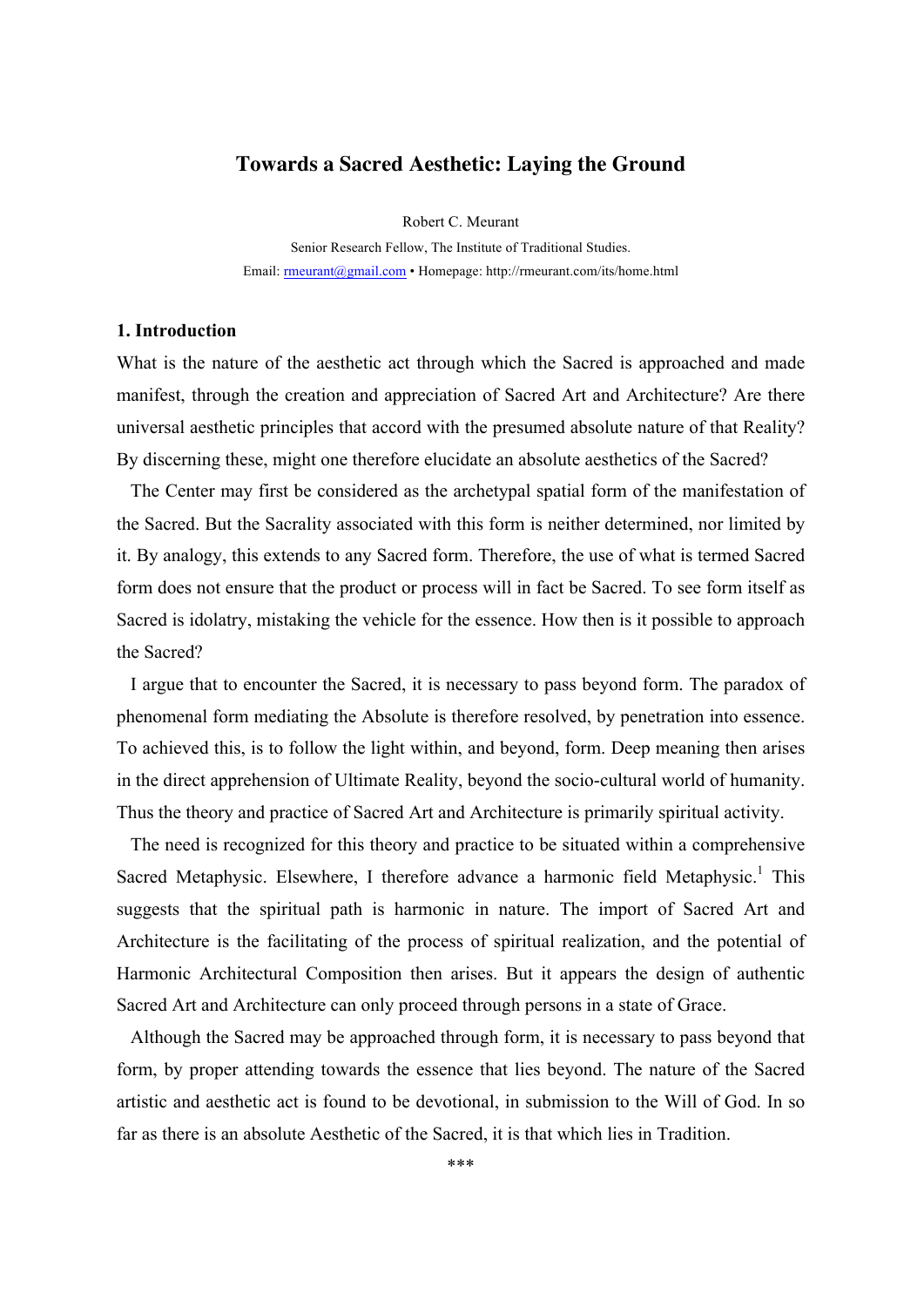## **2. On the Impropriety of Defining the Sacred**

How might the Sacred be defined? According to Eliade, $2$  the Sacred is pre-eminently the Real, a wholly other Reality that does not belong to this world, even though it is manifested in, and through it. By contrast, the profane world is the unreal, uncreated, and non-existent.

Schuon gives a definition of the epithet 'Sacred':

*'...that is sacred which in the first place is attached to the transcendent order, secondly possesses the character of absolute certainty and, thirdly, eludes the comprehension and power of investigation of the ordinary human mind... The sacred is the presence of the center in the periphery, of the motionless in the moving; dignity is essentially an expression of it, for in dignity too the center manifests at the exterior; the heart is revealed in gestures. The sacred introduces a quality of the absolute into relativities and confers on perishable things a texture of eternity.' 3*

To attempt to define the Sacred more closely is improper. To confine the Godhead to our construction and image, is to attempt to name God. That is not our privilege. In the First Article of the Summa Theologia, Aquinas speaks:

*'Objection 1. It seems that no name can be given to God. For Dionysius says that, "Of Him there is neither name, nor can one be found of Him"; and it is written: "What is his name, and what is the name of His Son, if thou knowest?" (Prov.XXX.4).*

*Reply Obj. 1. The reason why God has no name, or is said to be above being named, is because His essence is above all that we understand about God and signify in words.' 4*

Saint Bernadine of Sienna preaches, in 'A Sermon on the Glorious Name of Jesus Christ':

*'When the human mind makes bold to speak of the name of Jesus, and of its praise, it finds itself deficient; the tongue cleaves to the palate of the mouth and all speech dries up. Indeed, this name is so great, so much more profound than the very oceans, that no human intellect is fully capable of expounding it; this is why Saint Isidore says "the spoken Name is like a well of wisdom that makes things known to us". Now it is the nature of names to specify that which is named, and the Name of Jesus instructs us in an incomprehensible manner. Who is able to explain the incomprehensible? Is it possible to reveal the infinite? And what man can possibly express in mere words the meaning of the Incarnation – Godman?... Absolutely no one, unless his lips be "circumcised".' <sup>5</sup>*

Meister Eckhart approaches the same problem in his sermon 'Distinctions are lost in God'; and again in his Latin Sermon IV, 1: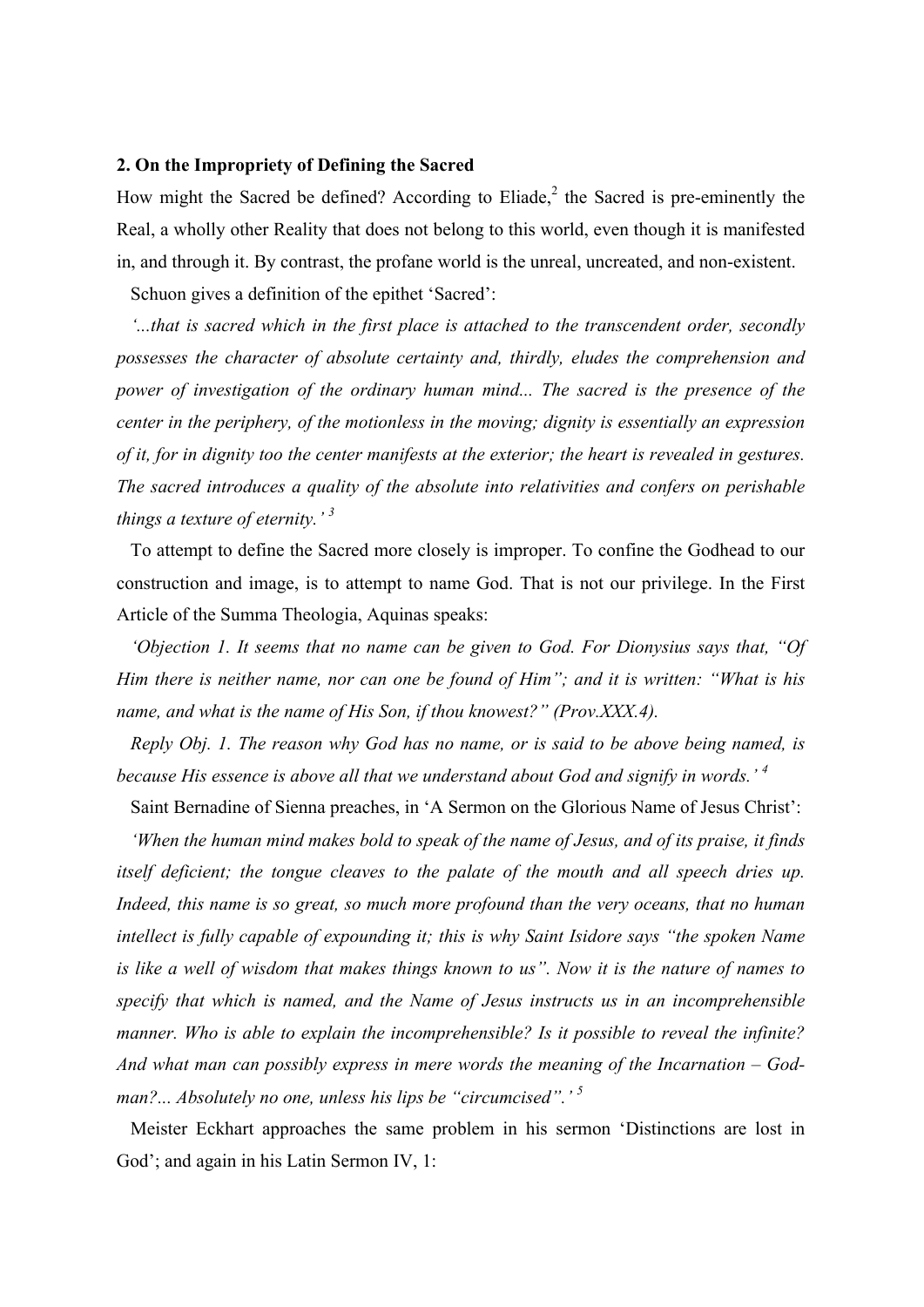*'If we say that all things are in God, we understand by this that, just as he is without any distinction in his nature, and yet absolutely distinct from all things, thus also all things are in him in the greatest distinction, and yet not distinct, and first of all because man is God in God ...' 6*

The problem extends to that confronting the would-be architect of the Sacred, with respect to the status of Sacred forms. The Sacred cannot be sensibly defined, named, expressed, or imaged; yet that Presence can be known. How is this to be achieved in the work of Art? To clarify that question, it is necessary to move beyond form, and glimpse what lies beyond Creation.

## **3. Approaching the Question**

Questions regarding the creation and apprehension of Sacred Art, and the status of the Sacred Art-object, cannot be satisfactorily treated in isolation. They need to be considered in relation to their cosmological, metaphysical, ontological, and in particular spiritual contexts. Yet paradoxically, it is only through such parts that the context as a whole becomes known.

Geometric explorations and discoveries, in an earlier foundation work of the author,<sup>7</sup> have sustained aesthetic contemplation, generated spiritual insight, and furnished a frame-work of understanding. These suggest a metaphysical totality, within which the place and purpose of Sacred Art and Architecture can be described.

\*\*\*

Thus the motivations for such work have been primarily spiritual, and the work undertaken as a spiritual discipline, indeed as a pilgrim's quest. Govinda observes, in a study of the mantra,

*'A merely historical or philological interpretation ...is indeed the most superficial and senseless way of looking at it, since it takes the shell for the kernel and the shadow for the substance; because words are not dead things, which we toss at each other like coins and which we can put away, lock up in a safe or bury underground, and which we can take out again unchanged even after centuries, when it pleases us. They are rather like symbols or hieroglyphs of a steadily growing and expanding consciousness and field of experience ...' <sup>8</sup>*

Thus in this work, the presence of the Sacred has been the guiding light, and it is suggested that an approach of this kind is essential, if any such work is to be valid. This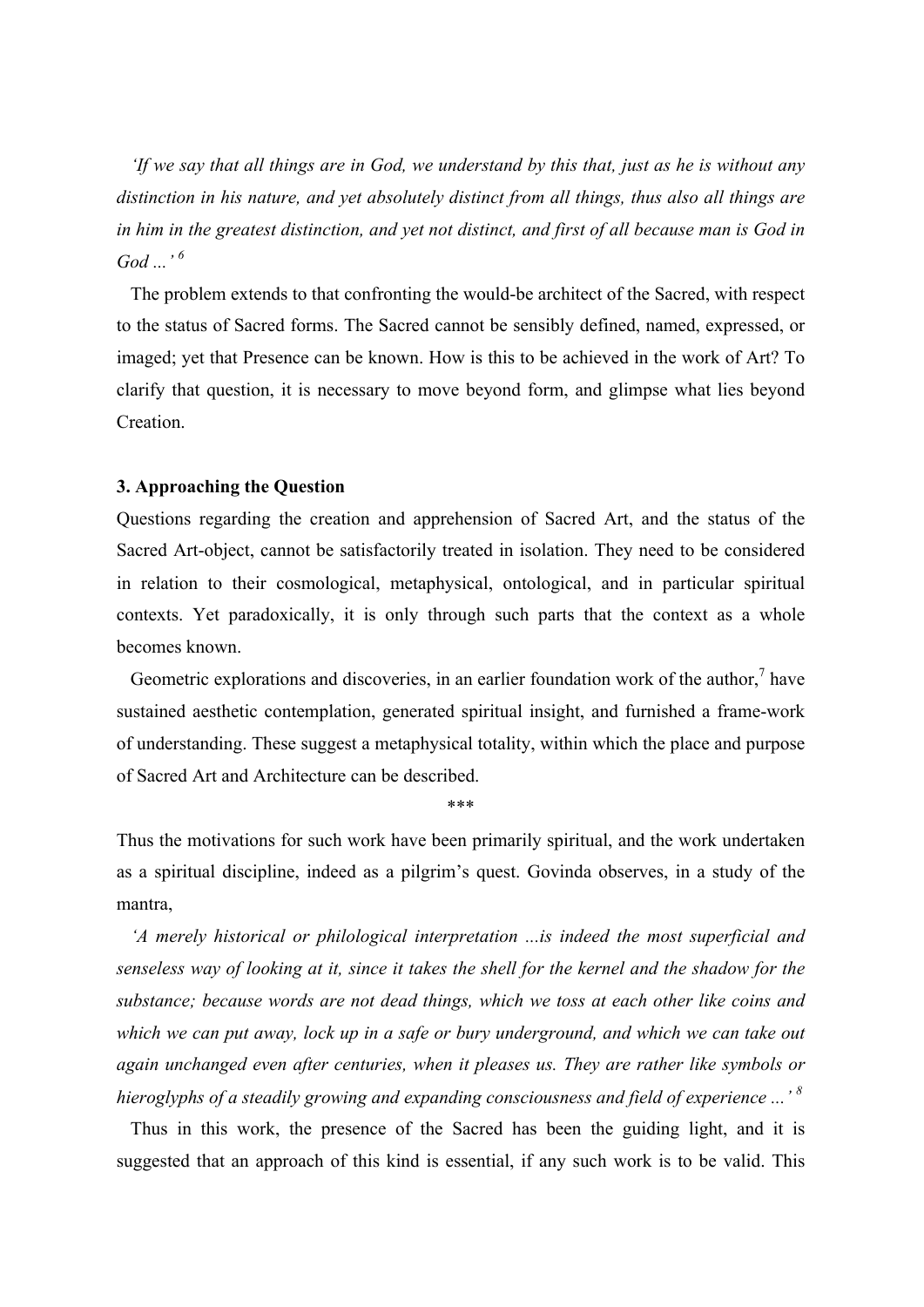Presence, bearing the status of an undeniable Reality, cannot be presented directly, though it be the very "substance" of Sacred Art. It is intangible, and can only be indicated through the outer formulations through which it has appeared, remembering always that those forms are not the "thing-in-itself".

But this merely restates the central dilemma of Sacred Art from the view-point of humanity. How are we to know that which is beyond all knowing – which bears, embedded within, our minuscule searching and immense ignorance?

\*\*\*

A problem frequently encountered is the on-going status of a particular illumination, whether conceptual or expressive. An illumination occurs in consciousness of the Divine; later it looses that sense of the Sacred. Or it receives that sense, subsequent to its mundane contemplation. An illumination may contradict another. How then is the artist or aesthete of the Sacred to proceed? If the supremacy of transcendental being is recognized – as I believe it must – what then is the proper stance to assume in respect of one's work? Can the "Will of God" be discerned in these matters, and if so how? In this regard, can anything be known or expressed?

Two primary sources are recognized. These are Gnosis,<sup>9</sup> and Revelation, as enshrined in Tradition.<sup>10</sup> The earlier work proceeds mainly by the way of Gnosis, through exploration, contemplation and illumination. This has lead to discovery of the significance of Tradition, which authority has on occasion confirmed the process.

## **4. On the Structure of the Field of Inquiry**

The nature of the field of inquiry has implications for research and presentation. The field is non-linear, non-hierarchical, and in one sense interactive. It is therefore foolish to attempt to straight-jacket knowledge into a form imposed upon it from without. The primary stance should rather be one of receptivity, of responding to the form and inner life of the material as it appears.

Research and the growth and development of consciousness are interactive with their field of inquiry. Observer, act of observing, and observed cannot be conveniently separated in a sensible manner. Understanding arises towards the end of such a work, and is not to be imposed at the beginning.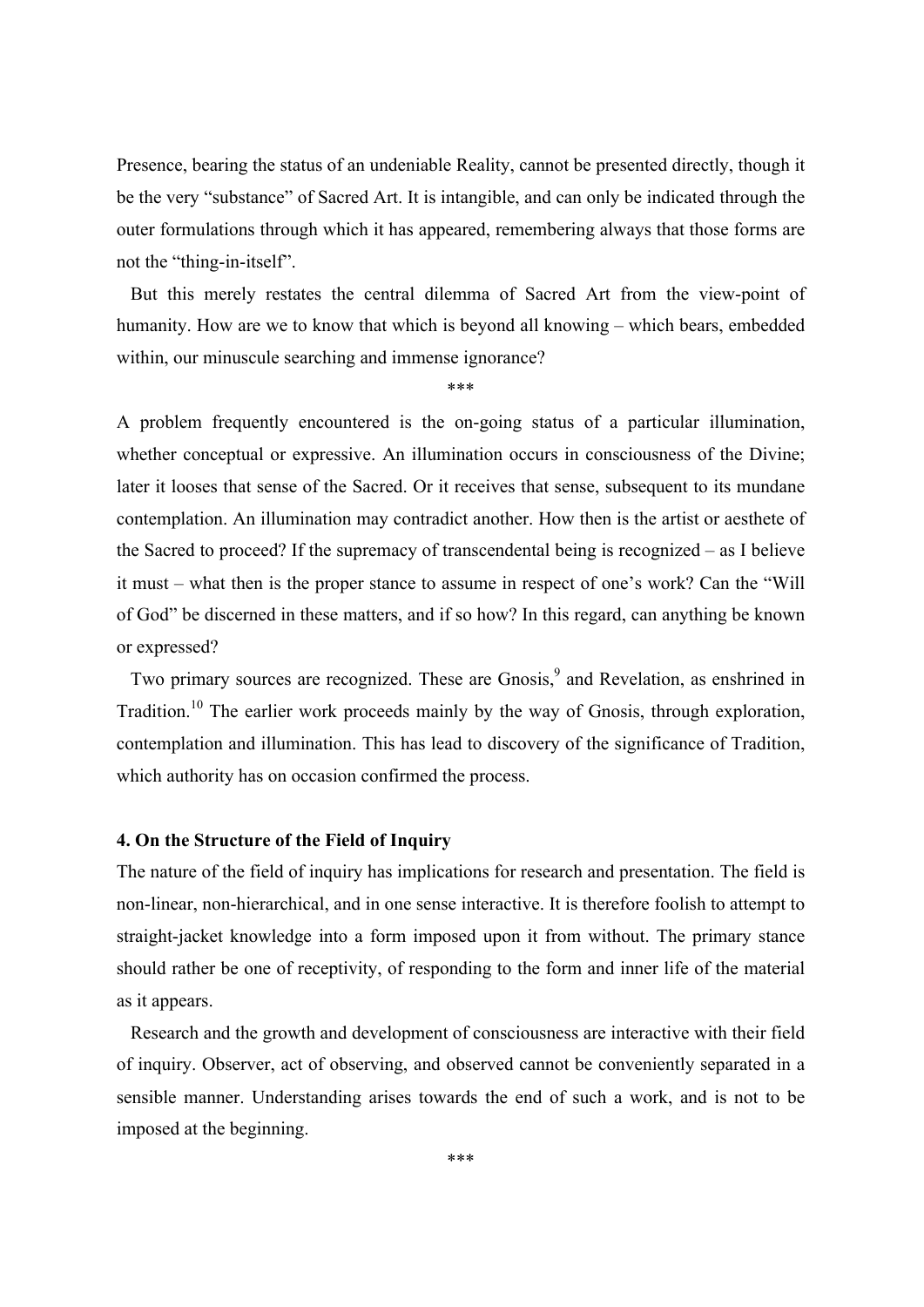The modern Western *Weltanschauung,* at least prior to the recent rise of ICT (Information and Communication Technology)<sup>11</sup>, tends to view knowledge as the accumulation of discrete bits of information. Research is assumed to consist of proving or disproving just one such bit. Disciplines similarly are presumed to operate independently of one another, and one is expected to confine oneself within one such system. But in fact, different parts overlap, interpenetrate, and interact with one another (ICT is revealing ever more compex and subtle patterns of the ways in which this might occur). Thus the complexity of knowledge and of knowing is of higher order than that of naive accumulation. This is evident from a consideration of harmonic complexes, which reveal higher order fields and configurations. The approach taken has therefore been metaphysical and holistic – for Truth exists prior to our poor images of it.

Similarly, not only have linear and hierarchical modes been found inappropriate, but also formal modes in general. Although the Sacred may be mediated in particular historic forms, it is never those forms that are in themselves Sacred. To assert that is idolatry, mistaking the vehicle for the essence. This understanding marks the boundary between exoteric and esoteric religion, and the formal from the essential.<sup>12</sup> In using religious terms or images, an attempt is made to point towards, deal with, and express that which is ever beyond cognitive speculation or formal expression. Yet as Patañjali teaches, $13$  that may be realized, in finding and in knowing God.

\*\*\*

The spiritual path is the realization of the Sacred. It carries one in a sense outside culture, certainly far beyond and deeper within.<sup>14</sup> The key portal is passed when one moves from constructing an image or idea of God, to realizing (albeit grossly imperfectly) Divine fabrication of oneself. The complexity of the field far exceeds one's image of it. An effective way of dealing with that complexity is pattern recognition, and realization of an integral holism that proceeds "from above". This is characteristic of the realization of spiritual states of consciousness, which may only be attained through Grace. It is through the harmony of spiritual development that the evolution of human consciousness occurs.

Thus the earlier work is structured more as a harmonic entity, than a linear sequence or hierarchy. The various strands of thought and awareness interact in a manner which precludes separate consideration. The final arbiter in ordering the work has been spiritual discrimination.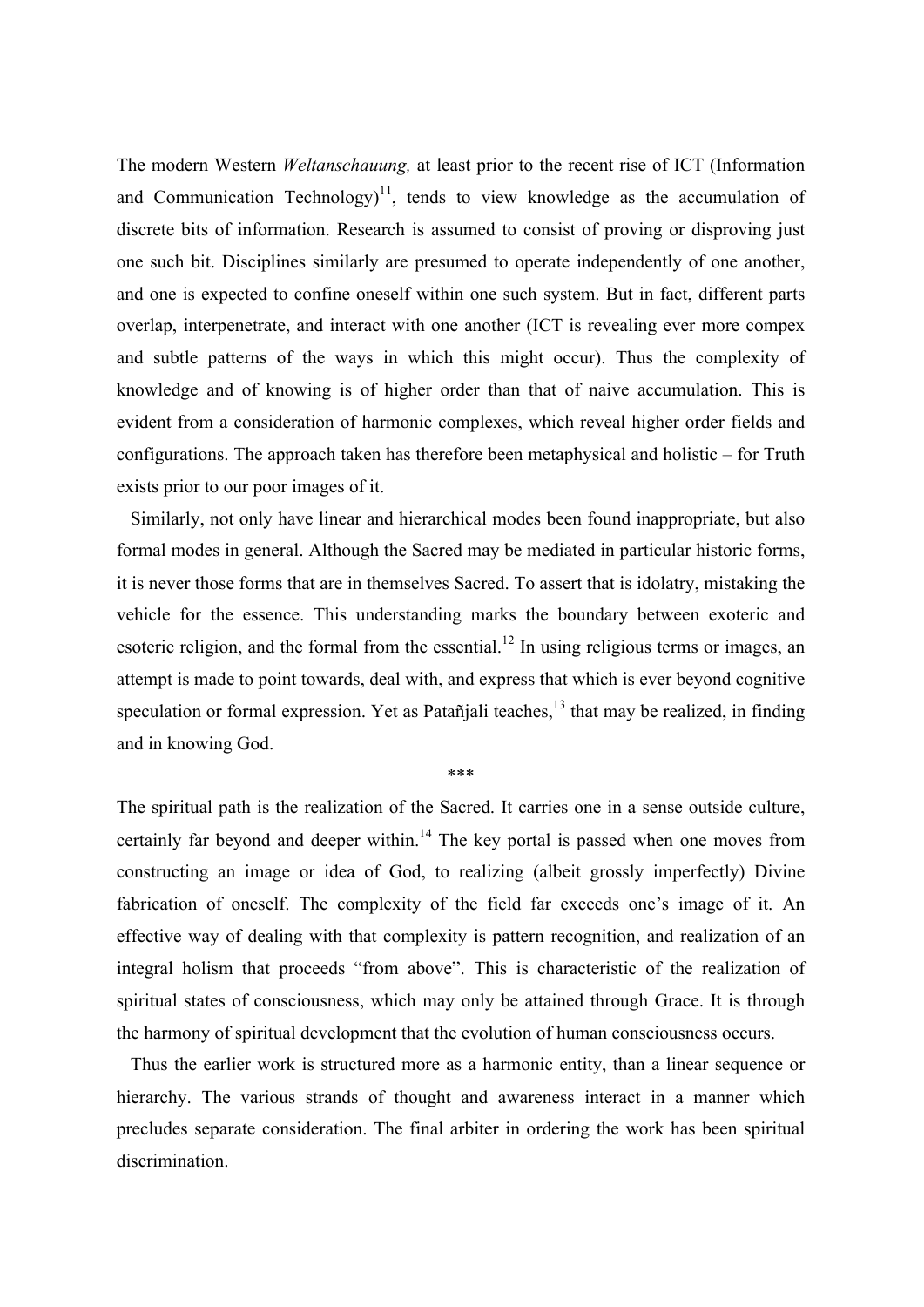The primary vehicle guiding that work has been, appropriately, a *mandala* – a traditional source for revealing Unity within Diversity.<sup>15</sup> Contemplation of a particular mandala, the Polar Zonagon, led to geometric, aesthetic, and spiritual discoveries emanating from that source. These comprise a complex of insights into a field of knowledge of Sacred Aesthetics that might well be described as "Harmony Through The Center".

The Polar Zonagon Mandala provided a compositional and analytical icon. It suggested that whilst one may certainly distinguish various architectural dimensions, they cannot be regarded as being distinct from one another, nor from their spiritual significance. To alter the state or value of any one dimension, is to affect the values of the other dimensions, and of the whole. This indicates the necessity for a holistic approach, suggesting the need, and a means, of working in harmony with the Cosmos. It provides a suitable schema for harmonic dimensional and inter-dimensional composition, and thus the potential to cope more effectively with the richness of being in which humanity is immersed.

## **5. Geometrical Aspects of the Explorations Conducted**

The geometrical content of the earlier work provides a disciplined approach to the composition and analysis of Sacred Art and Architecture, tempered by the aesthetic and metaphysical essays and speculations.

The primary cosmogonic movement of Creation proceeds from the Void – the nothingness beyond the One. Thence arises the oneness of Unity. This then differentiates to produce the multiplicity of diverse forms, through a descending notion of harmonic fields within harmonic fields within harmonic fields... By this process, dimensional range becomes more limited, higher order consciousness virtually fragmenting into separate beings, objects, and processes of consciousness. But this separation and distinction is apparent, and not Real.

The fundamental purpose of being, the localized condition of consciousness in which the individual finds him- or herself, is to reattain complete integration into Cosmos. That purpose is to become one with God. In that the primary cosmogonic differentiation is harmonic in nature, the task of reintegration, the pathway to the Absolute, is found through harmonic structuring; i.e.

*< Harmonic Cosmogony begets Harmonic Reintegration >*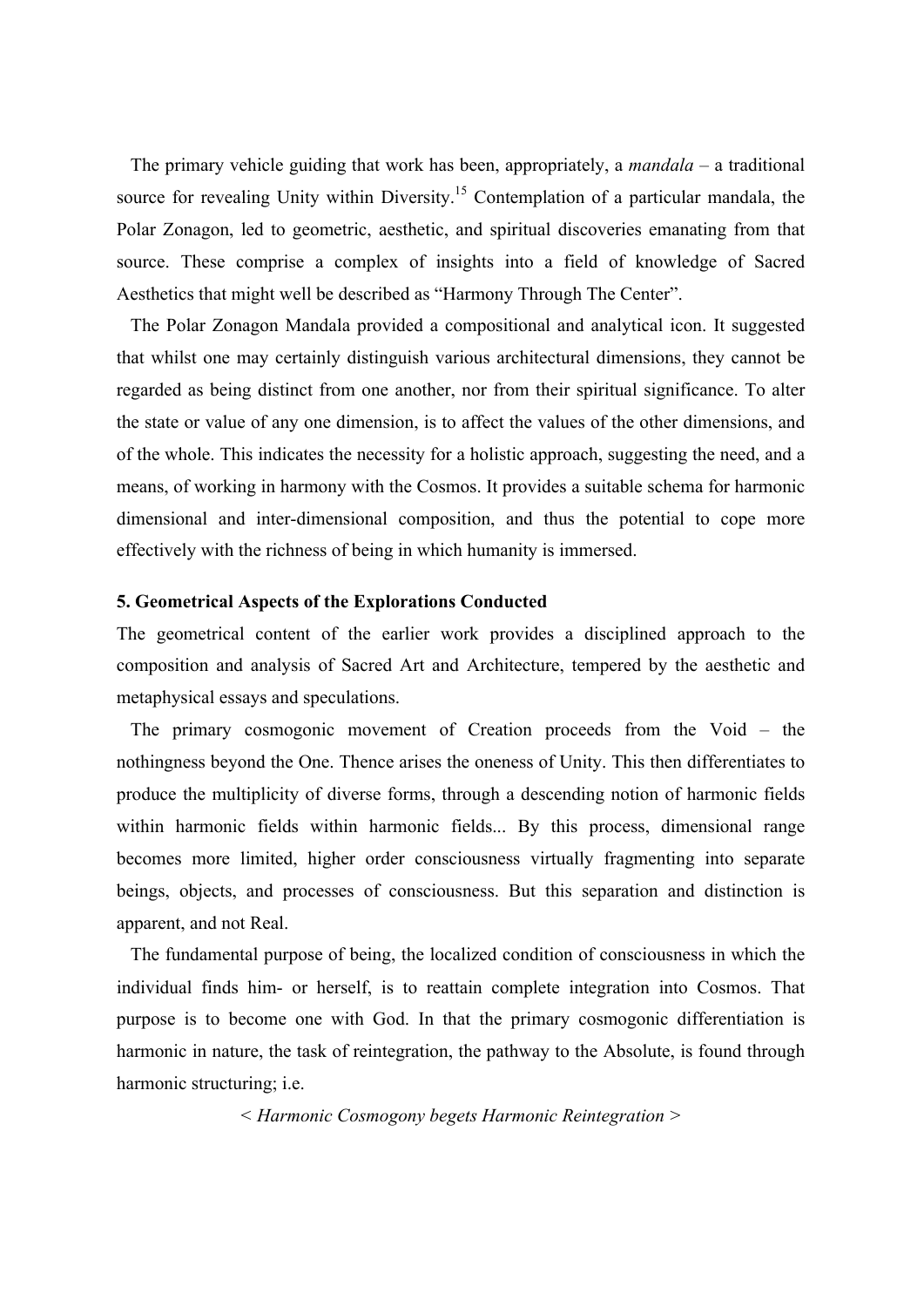Sacred Art and Architecture are vitally concerned with the expression of the Beyond, and the guidance of the individual. In essence, they are provided as a means of escape from the illusory play of forms. They are means of reintegration, through revealing the inner Light within experience.

Geometrical harmonies together with the potential they offer for composition, provide a rich metaphor and vehicle for that reintegration through the creation and contemplation of the Sacred Art Object. But this harmonic structuring is not absolute. This is because of, firstly, the relative ignorance of the beholder. Secondly, harmonic structuring addresses the interplay of phenomena and form, and not that which lies beyond. Thirdly, there is the problem of the reification of the Truth. That which on occasion illuminates, may later be found to be mistaken, no formulation of the Truth being Truth in itself.

An investigation of harmonic behavior in regard to the theory and practice of Sacred Art suggests the potential contribution Harmonic Architectural Composition might make – in serving to clarify the *Light of the Beyond.*

As a consequence of wide-ranging explorations, the necessity is discerned, at both geometric and metaphysical levels, of harmonic composition proceeding from the more embracing integral field, to the specific consideration. Ideally, elements and relations are derived as harmonic properties of a harmonic field.

For future work, some techniques and the implications of centralized, and decentralized harmonic spatial fields to the composition and analysis of Sacred Art and Architecture will be presented, in further papers. These are the Cyclic and the Pythagorean Harmonies, as explored in the author's dissertation.<sup>16</sup>

\*\*\*

# **6. References**

<sup>1</sup> Robert C. Meurant, *The Aesthetics of the Sacred,* PhD thesis, University of Auckland: School of Architecture, 1984. Subsequently published as: *The Aesthetics of the Sacred: A Harmonic Geometry of Consciousness and Philosophy of Sacred Architecture* (3rd Edn.), The Opoutere Press, Boulder and Auckland, 1989 (available from the author).

<sup>2</sup> Mircea Eliade, *The Sacred and the Profane – the Nature of Religion.* Harcourt, Brace and World, New York, 1959.

<sup>3</sup> Frithjof Schuon, *Understanding Islam.* Unwin Paperbacks, London, 1976, p.48.

<sup>4</sup> Anton C. Pegis ed., *Introduction to St. Thomas Aquinas.* The Modern Library, New York, 1948, p.97.

<sup>5</sup> Rama P. Coomaraswamy, transl., *'"A Sermon on the Glorious Name of Jesus Christ" by Saint Bernadine of Sienna',* Studies in Comparative Religion. v.14, no.1-2, 1980, pp.34-61.